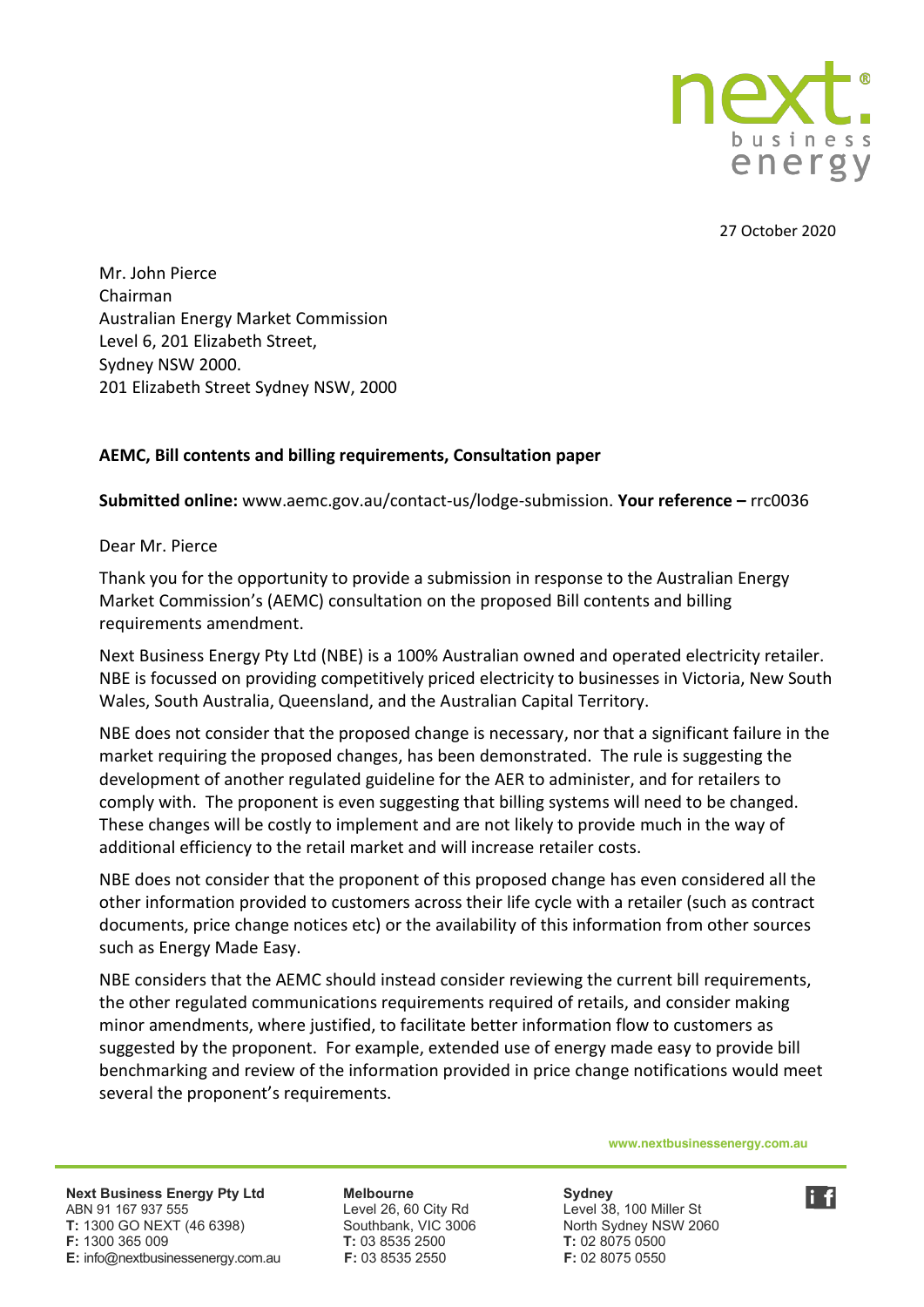

Please find attached our completed comments table.

Should you require any further information regarding this submission, please do not hesitate to contact Andrew Mair Manger Regulation and Compliance on 0419 388 283 or via email at **[andrew@nextbusinessenergy.com.au](mailto:andrew@nextbusinessenergy.com.au)**

Your sincerely

David Hayes

David Hayes Chief Executive Officer

**www.nextbusinessenergy.com.au**

**Next Business Energy Pty Ltd Melbourne Melbourge Sydney<br>ABN 91 167 937 555 Level 26, 60 City Rd Level 38** ABN 91 167 937 555<br>
T: 1300 GO NEXT (46 6398) Level 26, 60 City Rd Level 38, 100 Miller St<br>
Southbank, VIC 3006 North Sydney NSW 2060 **T:** 1300 GO NEXT (46 6398) **F:** 1300 365 009 **T:** 03 8535 2500 **T:** 02 8075 0500 **E:** info@nextbusinessenergy.com.au **F:** 03 8535 2550 **F:** 02 8075 0550

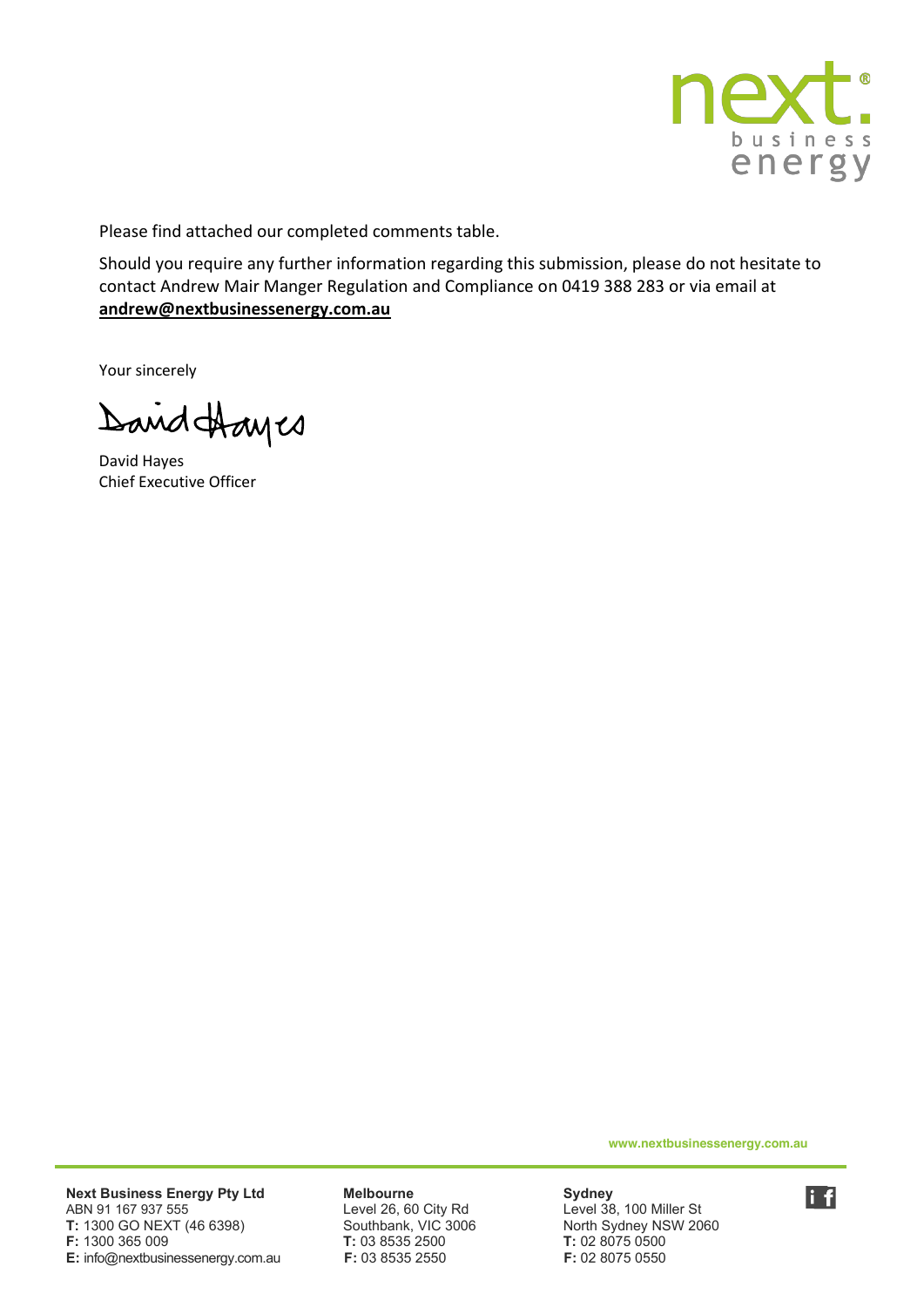# **STAKEHOLDER FEEDBACK TEMPLATE**

The template below has been developed to enable stakeholders to provide their feedback on the questions posed in this paper and any other issues that they would like to provide feedback on. The AEMC encourages stakeholders to use this template to assist it to consider the views expressed by stakeholders on each issue. Stakeholders should not feel obliged to answer each question, but rather address those issues of particular interest or concern. Further context for the questions can be found in the consultation paper.

#### **SUBMITTER DETAILS**

|                                  | <b>ORGANISATION:</b> Next Business Energy Pty Ltd |  |
|----------------------------------|---------------------------------------------------|--|
| <b>CONTACT NAME:</b> Andrew Mair |                                                   |  |
| <b>EMAIL:</b>                    | Andrew@nextbsuinessenergy.com.au                  |  |
| <b>PHONE:</b>                    | 0419388283                                        |  |

#### **CHAPTER 3 – THE CURRENT SITUATION**

#### QUESTION 1 – Understanding energy bills

| 1. | Do you agree with the<br>statement of issues by the<br>proponent, that bills are no<br>longer fit-for-purpose because<br>there are gaps in content, the<br>information is too dense, and<br>the language is too complex?<br>Please explain your view. | Next Business Energy (NBE) does not agree with the assertion<br>that the current format of the bills is not fit for purpose.<br>The regulated content requirements are significant, and<br>retailers spend considerable effort on making their bills easier<br>to navigate within regulatory, system and cost constraints.<br>Bills serve the joint purposes of advising consumers of the<br>costs they have incurred using electricity, how those costs<br>were calculated, how to pay these costs and when. The bill<br>also provides important information on how to contact the<br>retailer and distributor if required, and the information<br>required to change retailers, or get more information from the<br>retailer, or appropriate government website. |
|----|-------------------------------------------------------------------------------------------------------------------------------------------------------------------------------------------------------------------------------------------------------|--------------------------------------------------------------------------------------------------------------------------------------------------------------------------------------------------------------------------------------------------------------------------------------------------------------------------------------------------------------------------------------------------------------------------------------------------------------------------------------------------------------------------------------------------------------------------------------------------------------------------------------------------------------------------------------------------------------------------------------------------------------------|
|    |                                                                                                                                                                                                                                                       | NBE also believes that information provided to customer<br>through their life cycle (pre-contract and contract information,<br>customer charters, bill change notices etc) and information<br>available via retailer websites and government websites such<br>as Energy Made Easy must be viewed in addition to the<br>information provided in the bill.                                                                                                                                                                                                                                                                                                                                                                                                           |
|    |                                                                                                                                                                                                                                                       | All retailers have access to customers network tariffs and<br>other standing information via AEMO's MSATS system this is<br>the primary retailer driver for quoting and transferring a<br>customer. Therefore, the addition of additional information to<br>assist in transfer is not needed on the customer's bill, and is<br>probably not the best medium to provide this information.                                                                                                                                                                                                                                                                                                                                                                           |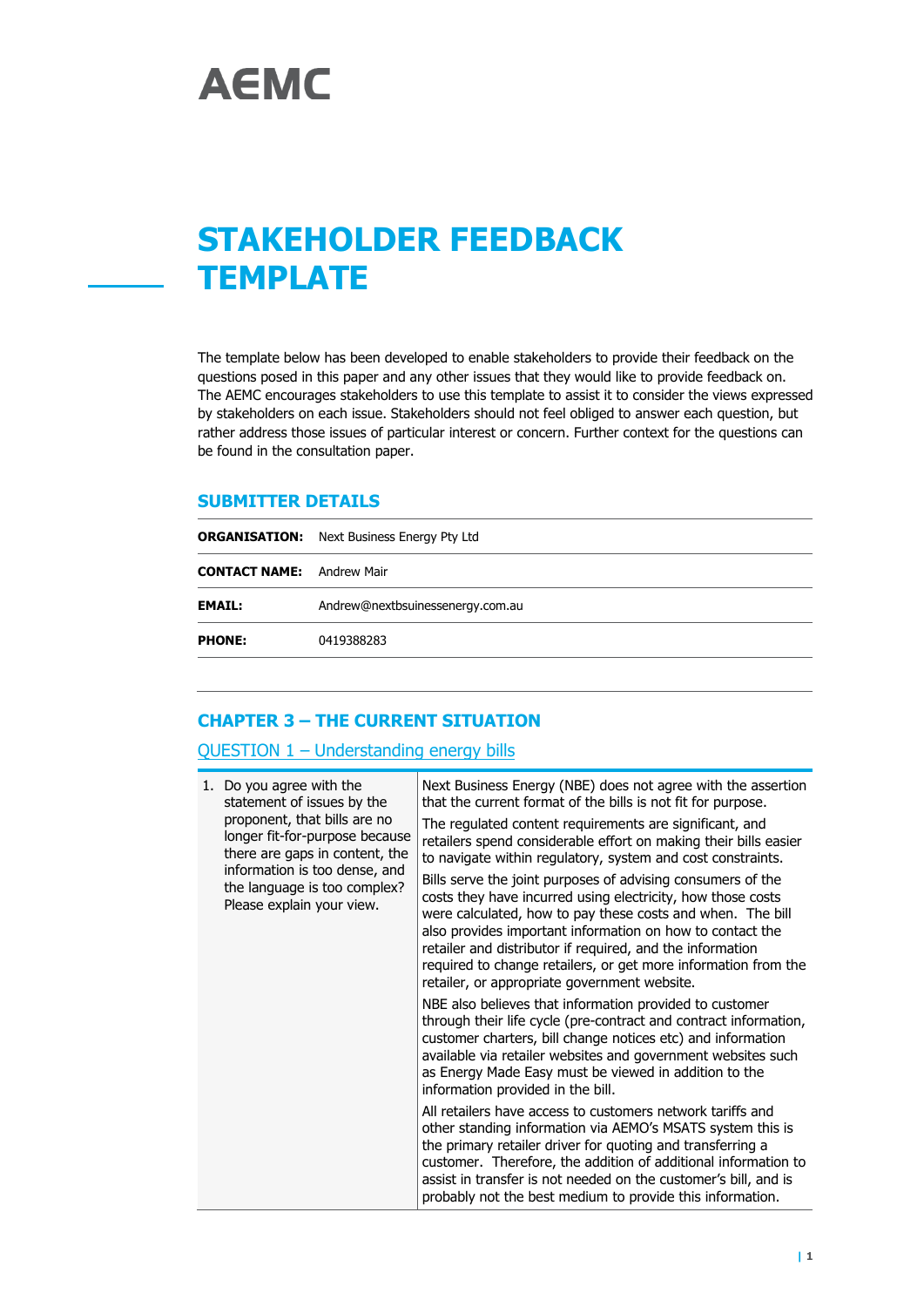|  |                                                                                                                                                                       | The language used in bills reflects industry and regulatory<br>requirements. NBE also believes that electricity and gas bills<br>follow similar formats to thos issued by Telcos, Water<br>companies and other similar service providers                                                                                                                         |
|--|-----------------------------------------------------------------------------------------------------------------------------------------------------------------------|------------------------------------------------------------------------------------------------------------------------------------------------------------------------------------------------------------------------------------------------------------------------------------------------------------------------------------------------------------------|
|  |                                                                                                                                                                       | NBE also believes that the implementation of Power of Choice<br>and subsequent Distributor adoption of complex demand and<br>time of use tariffs have contributed to the complexity of<br>customer bills. These changes are still evolving, and<br>regulation how this information is displayed will likely stifle<br>innovation in energy products and tariffs. |
|  |                                                                                                                                                                       | The implementation of DER and Two-Sided Market reforms<br>will also provide for more changes to customers bills and<br>information delivery.                                                                                                                                                                                                                     |
|  | 2. If you consider there are<br>issues with billing, do the                                                                                                           | The current NERR provisions provide flexibility on the content<br>and placement of information.                                                                                                                                                                                                                                                                  |
|  | NERR billing provisions cause<br>or contribute to these issues?<br>Please explain your view with<br>reference to the specific<br>requirements listed in Table<br>3.1. | NBE however believes that the mandated bill benchmarking<br>information $(170(1)(a) 170(2))$ is information is rarely used by<br>customers, does not serve a significant purpose to individual<br>customers. These graphs also take up significant bill "real<br>estate" that could be used for other purposes.                                                  |
|  |                                                                                                                                                                       | NBE considers that the specific information about use and<br>comparing use to previous use is information that customers<br>do regularly use.                                                                                                                                                                                                                    |
|  |                                                                                                                                                                       | NBE believes that consistent positioning of NMI information<br>would assist customers engaging with new retailers.                                                                                                                                                                                                                                               |
|  | 3. What other factors also                                                                                                                                            | Other factors that NBE believes contribute to bill issues are:                                                                                                                                                                                                                                                                                                   |
|  | contribute to the billing issues<br>you have identified (e.g. lack                                                                                                    | Regulated items that are required to be placed on the<br>$\bullet$<br>front of bills.                                                                                                                                                                                                                                                                            |
|  | of educational tools or<br>campaigns)?                                                                                                                                | Small retailer costs associated with multiple bill formats<br>$\bullet$                                                                                                                                                                                                                                                                                          |
|  |                                                                                                                                                                       | Maintaining consistency across jurisdictions (which<br>$\bullet$<br>reduces costs and complexity issues)                                                                                                                                                                                                                                                         |

# QUESTION 2 - Receiving energy bills

| 1. Do you agree there is a need<br>to specify requirements for<br>retailers on how they issue<br>and deliver bills? Please<br>explain your view. | NBE does not agree there is any need to specify how retailers'<br>issue and deliver bills to customers (other than to provide<br>access to a posted bill option for residential customers). This<br>level of regulatory prescription does not allow retailers to<br>innovate or move with customer trends, embrace<br>technological changes, or implement cost saving processes. |
|--------------------------------------------------------------------------------------------------------------------------------------------------|----------------------------------------------------------------------------------------------------------------------------------------------------------------------------------------------------------------------------------------------------------------------------------------------------------------------------------------------------------------------------------|
|                                                                                                                                                  | Changes in technology, and the implementation of the<br>Consumer Data Rights will provide retailers and customers<br>with many ways in which customers can access or be<br>provided with billing information.                                                                                                                                                                    |
|                                                                                                                                                  | NBE believe that Retailers should also be able to recoup costs<br>associated with providing printed and posted bills, as these<br>costs are increasing significantly as postal costs (and postal<br>delays) increase, and as printed volumes decrease.                                                                                                                           |
|                                                                                                                                                  | If Jurisdictions and Regulators require retailers to provide<br>printed bill options (at no cost), then these costs should be<br>included in the DMO and VDO retails costs stacks.                                                                                                                                                                                               |
| 2. Do you have a view on how<br>best to give effect to the<br>principle of consumer choice                                                       | NBE believes that customers inherent ability to choose their<br>retailer, and its product offerings, including choice of bill<br>issuance and bill delivery gives effect to consumer choice.                                                                                                                                                                                     |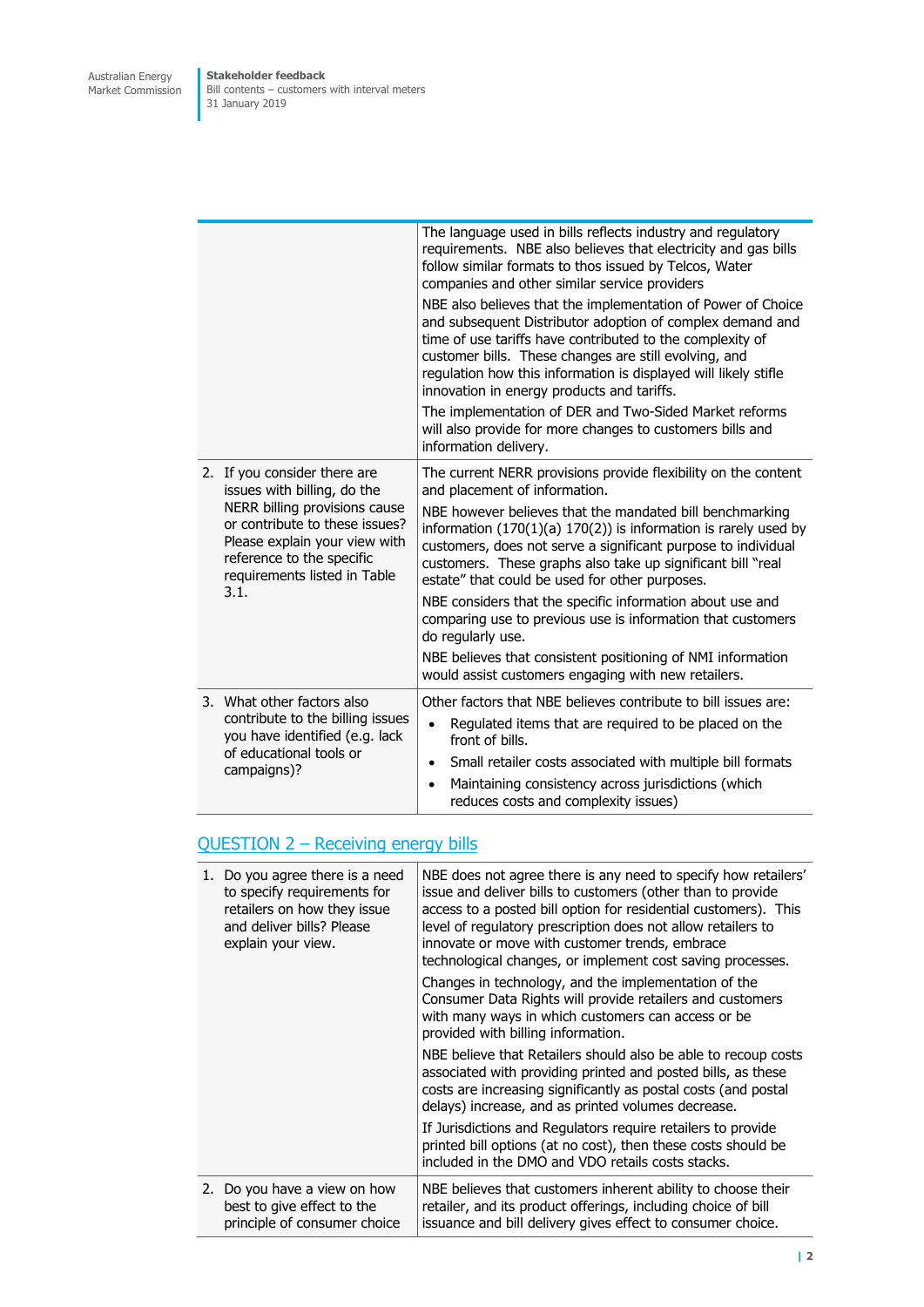| driving billing issuance and<br>delivery? Please explain your<br>view. | Retailers should retain the choice of how and when they issue<br>their bills for market contracts, and the current requirement<br>for standard and default contract naximum bill issuance<br>should be retained, or perhaps increased to 120 days.                                                                                                 |
|------------------------------------------------------------------------|----------------------------------------------------------------------------------------------------------------------------------------------------------------------------------------------------------------------------------------------------------------------------------------------------------------------------------------------------|
|                                                                        | NBE also believes that information provided to customer<br>through their life cycle (pre-contract and contract information,<br>customer charters, bill change notices etc) and information<br>available via retailer websites and government websites such<br>as Energy Made Easy already give effect to the proponents<br>additional information. |
|                                                                        | NBE considers that current requirements for issuance and<br>delivery are suitable. NBE does not believe that there is any<br>demonstrated customer disadvantage associated with the<br>current arrangements to justify change.                                                                                                                     |

# QUESTION 3 – Materiality of the issues

| 1. Which, if any, parts of a bill<br>are confusing to customers,<br>and how does any confusion<br>affect a customer's ability to<br>engage with the market to<br>better manage their energy?    | NBE considers that the bill benchmarking information does not<br>provide customer with any demonstrated benefit and should<br>be removed from bills. This information is better accessed via<br>the Energy Made Easy portal on an as needs basis.<br>NBE believes that Information about Meters, Metering, and<br>meter readings are inherently complex, but are required to be<br>provided to customers so they can understand how their bill<br>has been calculated, and where they are using their<br>electricity. Smart Metering information, especially where<br>there are multiple register and times of use tariffs only<br>increase bill information complexity.<br>NBE considers that bill complexity is an outcome of energy<br>market reform, and unless regulators wish to depart from<br>their intended reforms, bill information is only going to grow<br>in complexity.<br>NBE does not believe that further regulatory intervention in<br>bill design, nomenclature, issuance, and delivery will help<br>retailers address these changes in a timely and cost-effective<br>manner.<br>NBE believes that the best approach would be a light handed<br>and objective based approach to bill information and bill<br>issuance, in conjunction with a review of the other<br>information provided to customers via other communications<br>required (and regulated) through out the customer life cycle.<br>Retailers must retain option of determining their bill issuance<br>frequency as this is an important part of managing customer<br>credit issues, systems costs and operational costs, and<br>cashflow management (ie wholesale bill and network issuance<br>and remittance are factors that impact retail bill issuance). |
|-------------------------------------------------------------------------------------------------------------------------------------------------------------------------------------------------|---------------------------------------------------------------------------------------------------------------------------------------------------------------------------------------------------------------------------------------------------------------------------------------------------------------------------------------------------------------------------------------------------------------------------------------------------------------------------------------------------------------------------------------------------------------------------------------------------------------------------------------------------------------------------------------------------------------------------------------------------------------------------------------------------------------------------------------------------------------------------------------------------------------------------------------------------------------------------------------------------------------------------------------------------------------------------------------------------------------------------------------------------------------------------------------------------------------------------------------------------------------------------------------------------------------------------------------------------------------------------------------------------------------------------------------------------------------------------------------------------------------------------------------------------------------------------------------------------------------------------------------------------------------------------------------------------------------------------------------------------|
| 2. How do current billing<br>arrangement meet or not<br>meet customer requirements?<br>Please specify whether your<br>comments relate to all<br>customers or specific<br>segments of customers. | NBE considers that the current arrangements largely meet<br>customer requirements as Retailers have flexibility in how and<br>when they provide customer billing information and are able<br>to meet most customer requirements.  Where retailers meet<br>those needs, customers will exercise their right to find a<br>retailer that can meet their requirements.                                                                                                                                                                                                                                                                                                                                                                                                                                                                                                                                                                                                                                                                                                                                                                                                                                                                                                                                                                                                                                                                                                                                                                                                                                                                                                                                                                                |
| 3. Do you have suggested<br>improvements to billing                                                                                                                                             | NBE believes customers should have the option of receiving<br>invoices that either detailed or summary bill information.                                                                                                                                                                                                                                                                                                                                                                                                                                                                                                                                                                                                                                                                                                                                                                                                                                                                                                                                                                                                                                                                                                                                                                                                                                                                                                                                                                                                                                                                                                                                                                                                                          |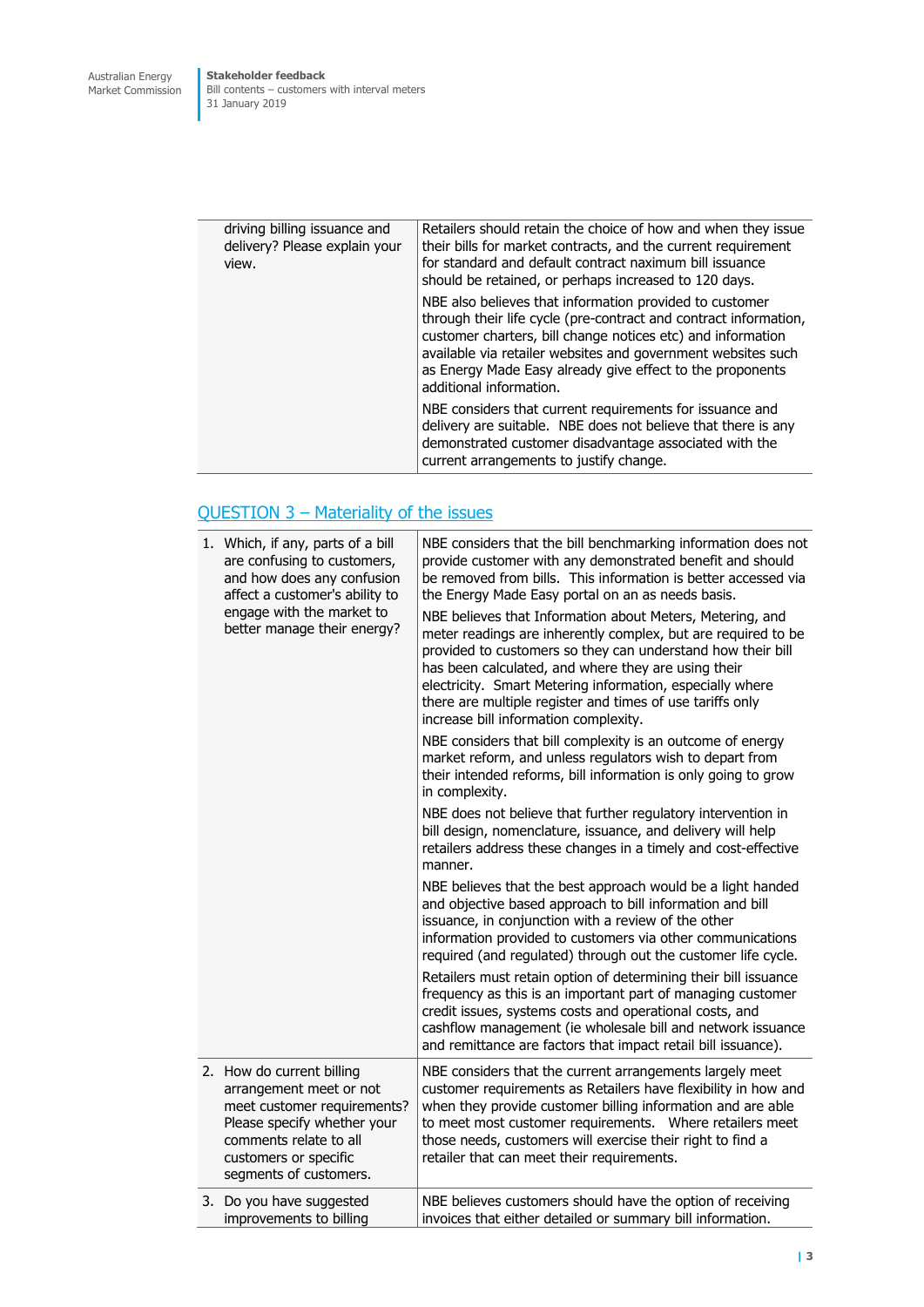**Stakeholder feedback** Bill contents – customers with interval meters 31 January 2019

arrangements that address any issues you consider are material? Please explain how your proposed solutions are compatible with the trend towards increasing digitalisation, the move to a two-sided market, and the introduction of the Consumer Data Right in energy. Those receiving summary information bills would have access to detailed information via a portal, or on request. In this scenario, there would still be a requirement for some required information on a Summary Bill (Bill total, account total, NMI, due date, contact number, etc and link to detailed information). For example, summary bill information could be delivered to customers via text with a link to a customers detailed information available in the retailer portal.

## SECTION 5 – RELATED PROJECTS AND RESEARCH

#### QUESTION 4 – Related projects and research

| 1. Are there other research<br>findings or projects the<br>Commission should consider<br>in making its determination;<br>what are the most relevant<br>research conclusions and<br>project linkages? | NBE believes that the implementation of Customer Data<br>Rights is related and will impact this rule change. |
|------------------------------------------------------------------------------------------------------------------------------------------------------------------------------------------------------|--------------------------------------------------------------------------------------------------------------|
| 2. What key lessons should the<br>Commission take from good<br>practice regulatory<br>frameworks for bills in<br>comparable Australian sectors,<br>or energy retail markets<br>overseas?             | No Comment                                                                                                   |

#### **CHAPTER 4 – SOLUTIONS**

#### QUESTION 5 – Proposed solution

| 1. To what extent would the<br>proposed solution address the<br>identified problems and their<br>causes, and promote the<br>NERO?                                                                                                                   | Next Business Energy does not accept that proponents<br>proposed solution demonstrates that there is an demonstrated<br>need or regulatory failure requiring that an additional<br>guideline be deveopled (which would lend itself to be overly<br>prescriptive). Also, the impact of all retailers being required<br>to replace or update their billing systems to meet this<br>guideline seems unlikely to meet the NERO or good regulatory<br>practice.<br>A proscriptive, highly regulated solution would require a one<br>size fits all approach, would curtail, or eliminate retailer<br>innovation.<br>In addition, the increase of costs to customers that this<br>solution appears to promote does not feel efficient or<br>customer friendly. |
|-----------------------------------------------------------------------------------------------------------------------------------------------------------------------------------------------------------------------------------------------------|---------------------------------------------------------------------------------------------------------------------------------------------------------------------------------------------------------------------------------------------------------------------------------------------------------------------------------------------------------------------------------------------------------------------------------------------------------------------------------------------------------------------------------------------------------------------------------------------------------------------------------------------------------------------------------------------------------------------------------------------------------|
| 2. Do you consider<br>the proponent's solution could<br>be modified to be more<br>effective? Please explain your<br>view. Please explain<br>the benefits, costs,<br>risks and implementation<br>issues associated with the<br>proponent's solution. | NBE does not believe that the proponent has demonstrated<br>that the current rules are not fit for purpose and need a<br>significant and costly change, that would require the<br>development of yet another regulatory instrument.<br>NBE considers that the AEMC should update the current rules<br>to provide for a lighthanded rule based approach that allows<br>retailers to provide required minimum information, and the<br>ability for customer to opt into a solution where they can                                                                                                                                                                                                                                                          |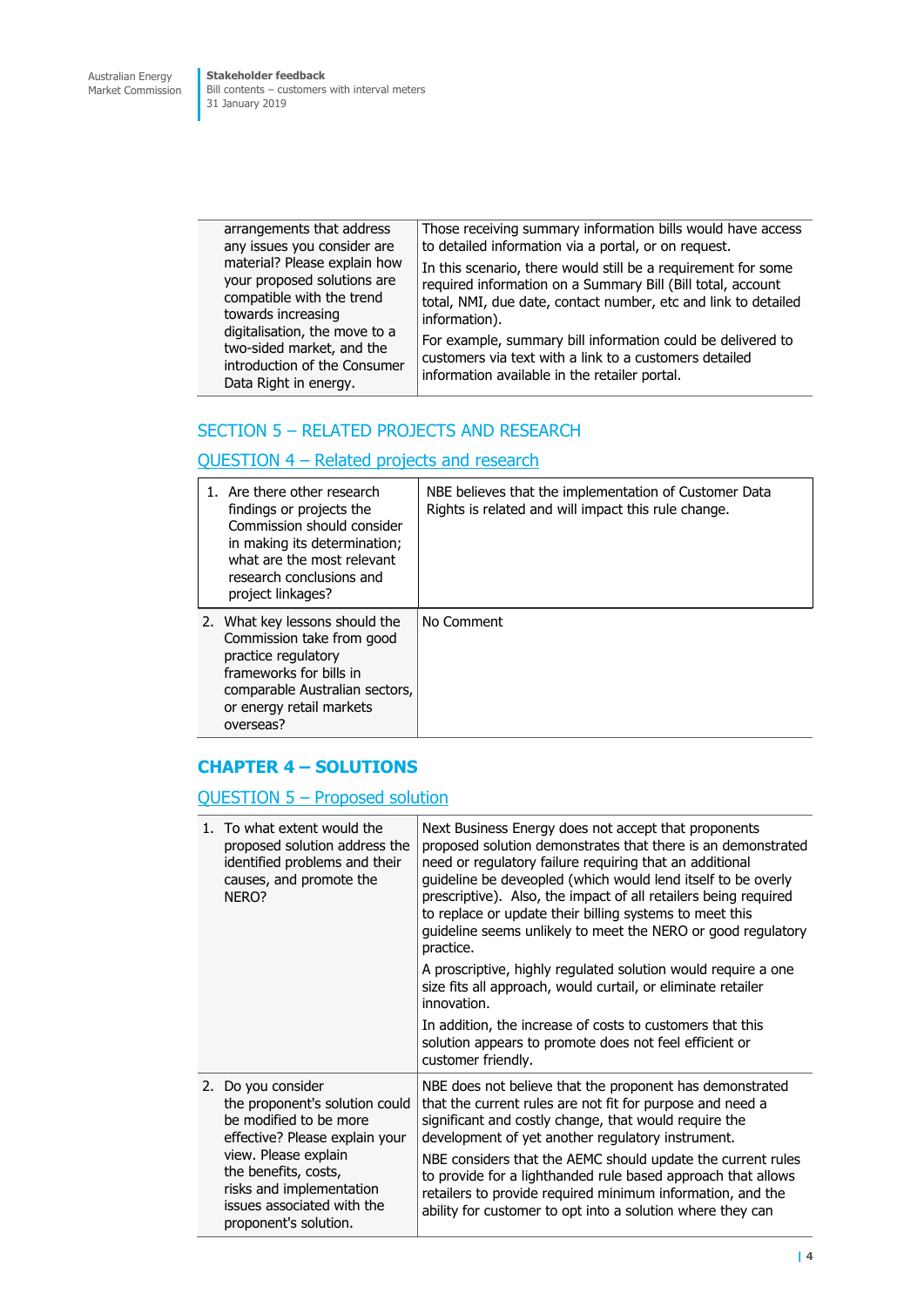**Stakeholder feedback** Bill contents – customers with interval meters 31 January 2019

| access detailed information via an online request, or a request<br>to provide the detailed information if required.                                                                                                                                                                                                                                                                                                                     |
|-----------------------------------------------------------------------------------------------------------------------------------------------------------------------------------------------------------------------------------------------------------------------------------------------------------------------------------------------------------------------------------------------------------------------------------------|
| For example, customers can now access their billing<br>information for the purposes of bill comparison by providing<br>their NMI when using Energy Made Easy and Victorian Energy<br>Compare. This allows for detailed and impartial information<br>to be provide on demand. The implementation of customer<br>Data Rights could also allow customers to access their billing<br>data directly into EME, or other third-party products. |
|                                                                                                                                                                                                                                                                                                                                                                                                                                         |

#### ALTERNATIVE SOLUTIONS

### QUESTION 6 – Rules-based approach

|  | 1. Are there rules-based<br>solutions that the Commission<br>should consider (e.g. filling<br>gaps in rules 25 and 170 of<br>the NERR, a principles-based<br>bill format provision, or using<br>opt-out provisions for<br>information pertaining to<br>certain bill functions)? Please<br>explain (i.e. benefits, costs<br>and risks). | NBE considers that the AEMC should update the current rules<br>to provide for a lighthanded rule based approach that allows<br>retailers to provide required minimum information, and the<br>ability for customer to opt into a solution where they can<br>access detailed information via an online request, or a request<br>to provide the detailed information if required<br>This approach enables retailers to adapt their processes to<br>suit their systems and customer requirements while<br>maintaining a minimum standard of information.<br>Allowing customers to opt in or out of the additional |
|--|----------------------------------------------------------------------------------------------------------------------------------------------------------------------------------------------------------------------------------------------------------------------------------------------------------------------------------------|---------------------------------------------------------------------------------------------------------------------------------------------------------------------------------------------------------------------------------------------------------------------------------------------------------------------------------------------------------------------------------------------------------------------------------------------------------------------------------------------------------------------------------------------------------------------------------------------------------------|
|  |                                                                                                                                                                                                                                                                                                                                        | information, or how that information is accessed also<br>promotes choice.                                                                                                                                                                                                                                                                                                                                                                                                                                                                                                                                     |
|  |                                                                                                                                                                                                                                                                                                                                        | This approach is less costly than creating and maintaining<br>another Guideline, reduces compliance costs on retailers and<br>allows retailers to adapt the minimum standard across<br>jurisdictions.                                                                                                                                                                                                                                                                                                                                                                                                         |
|  |                                                                                                                                                                                                                                                                                                                                        | NBE also believes should also assess other information that<br>customers are provided as part of bill changes, or other<br>communication that provide customers with significant<br>relevant information, povided at the precise time that<br>customers may be considering changing retailers.                                                                                                                                                                                                                                                                                                                |

# QUESTION 7 - Non-rules-based approach

| 1. Are there non-rules based<br>approaches $-$ such as an<br>industry code, a non-binding<br>guideline or other industry<br>initiatives - that the<br>Commission should consider<br>to address the issues raised<br>by the proponent and their<br>causes? Please explain (i.e. | NBE does not consider the implementation of non rules-based<br>approaches such as an industry code would be warranted. |
|--------------------------------------------------------------------------------------------------------------------------------------------------------------------------------------------------------------------------------------------------------------------------------|------------------------------------------------------------------------------------------------------------------------|
| benefits, costs and risks).                                                                                                                                                                                                                                                    |                                                                                                                        |

# QUESTION 8 – Hybrid approach

| 1. Are there hybrid<br>approaches $-$ a suite of rules | NBE does not consider the implementation hybrid approach is<br>warranted. |
|--------------------------------------------------------|---------------------------------------------------------------------------|
| and non-rules                                          |                                                                           |
| approaches $-$ that the                                |                                                                           |
| Commission should consider                             |                                                                           |
| to address the issues raised                           |                                                                           |